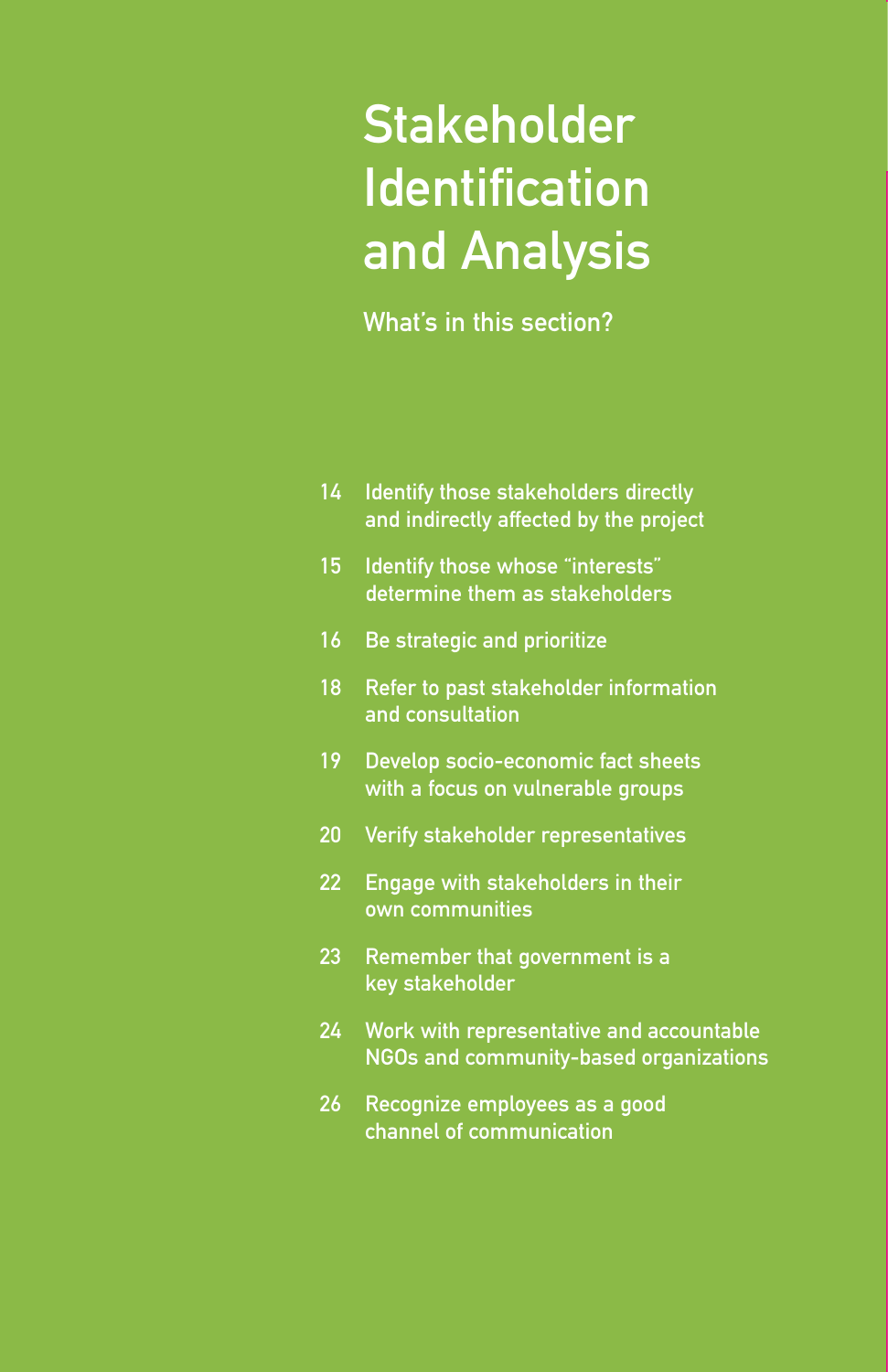

 $\Box\Box\Box$  Not all stakeholders in a particular group or sub-group will necessarily share the same concerns or have unified opinions or priorities.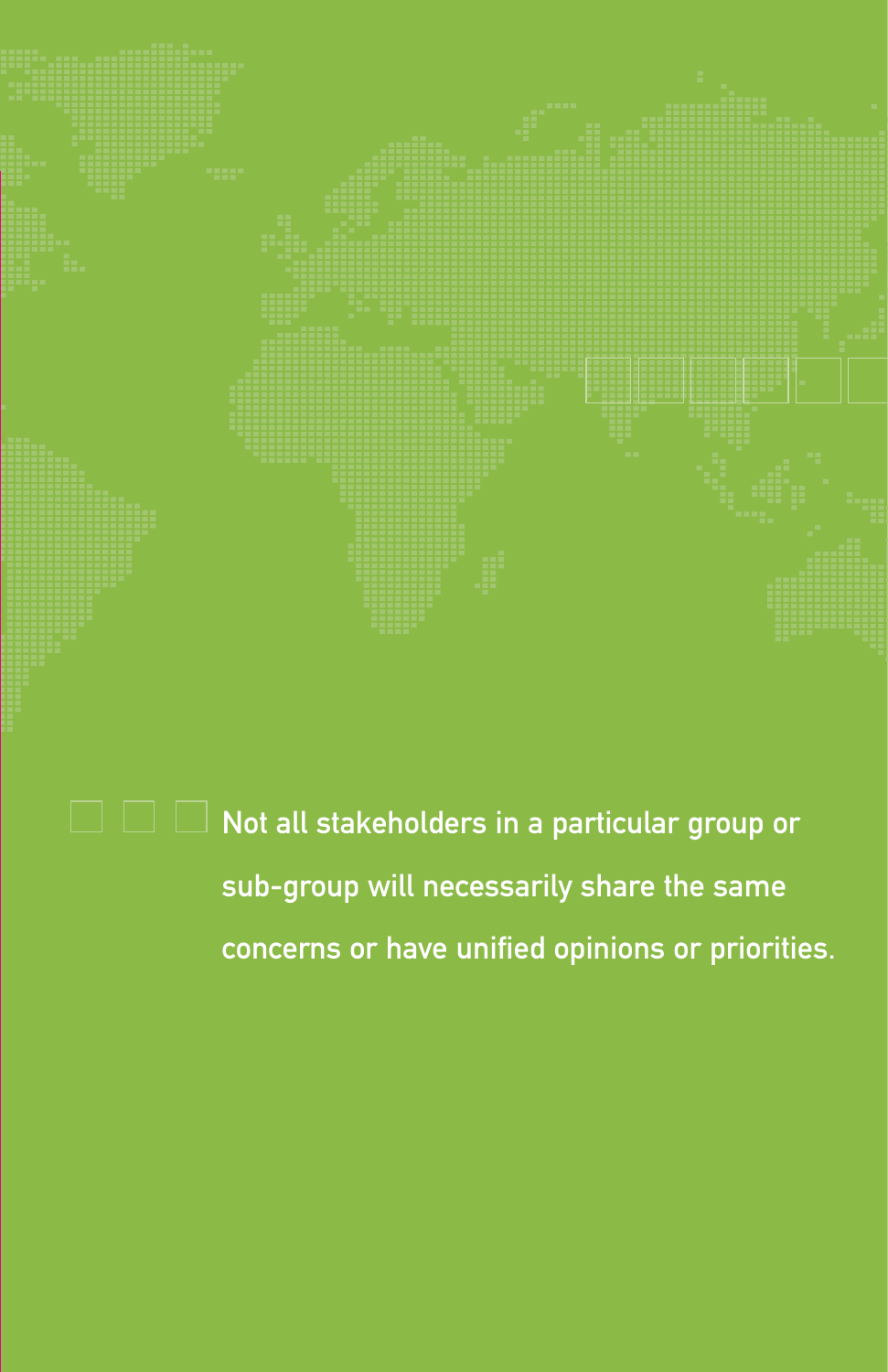

© World Bank Staff

The first step in the process of stakeholder engagement is stakeholder identification–determining who your project stakeholders are, and their key groupings and sub-groupings. (Remember that certain stakeholder groups might be pre-determined through regulatory requirements.) From this flows stakeholder analysis, a more in-depth look at stakeholder group interests, how they will be affected and to what degree, and what influence they could have on your project. The answers to these questions will provide the basis from which to build your stakeholder engagement strategy. Here it is important to keep in mind that not all stakeholders in a particular group or sub-group will necessarily share the same concerns or have unified opinions or priorities.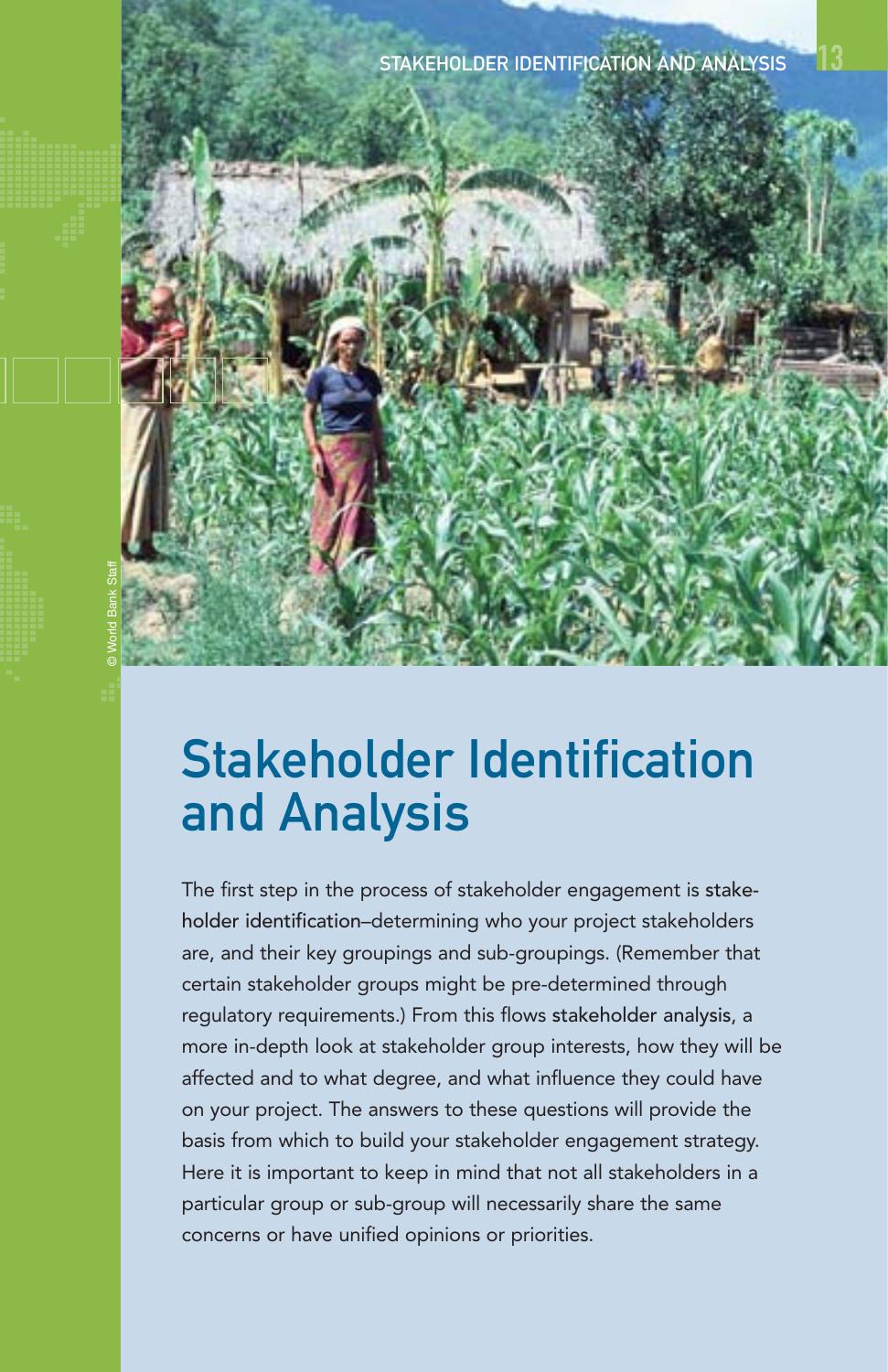### $\boldsymbol{\checkmark}$  Identify those stakeholders directly and indirectly affected by the project

When identifying affected stakeholders, a systematic approach often works well, starting with delineating the project's geographic sphere of influence. Here, think not only about the primary project site(s), but also all related facilities, including associated facilities, transport routes, areas potentially affected by cumulative impacts, or unplanned but predictable developments. Use this analysis to establish and articulate your project's area of influence and determine who might be affected and in what way.

This process will begin to reveal those most directly affected by the project, whether from the use of land at the project site or the effects of air and water emissions, from off-site transportation of hazardous materials, or even the socio-economic effects of job creation throughout the supply chain. A quick and practical technique for undertaking this type of stakeholder mapping exercise is "impact zoning" (see Box 1). By mapping the sphere of influence of different types of environmental and social impacts, the project company can begin to identify distinct groups by impact area, and from this prioritize stakeholders for consultation. For larger-scale projects, with different phases to their development, mapping out both the nearterm and future facilities may assist the company to identify potential "cumulative impacts" on stakeholder groups that might not have been evident by just looking at the immediate project.

While priority should be given to individuals and groups in the project area who are directly and adversely affected, drawing the line between who is affected and who is not can be challenging. Even with the best of efforts, problems can arise. Communities lying just outside of the designated project impact area can "perceive" impacts or feel they have been arbitrarily excluded from project benefits. For these reasons, defining stakeholders too narrowly should also be avoided.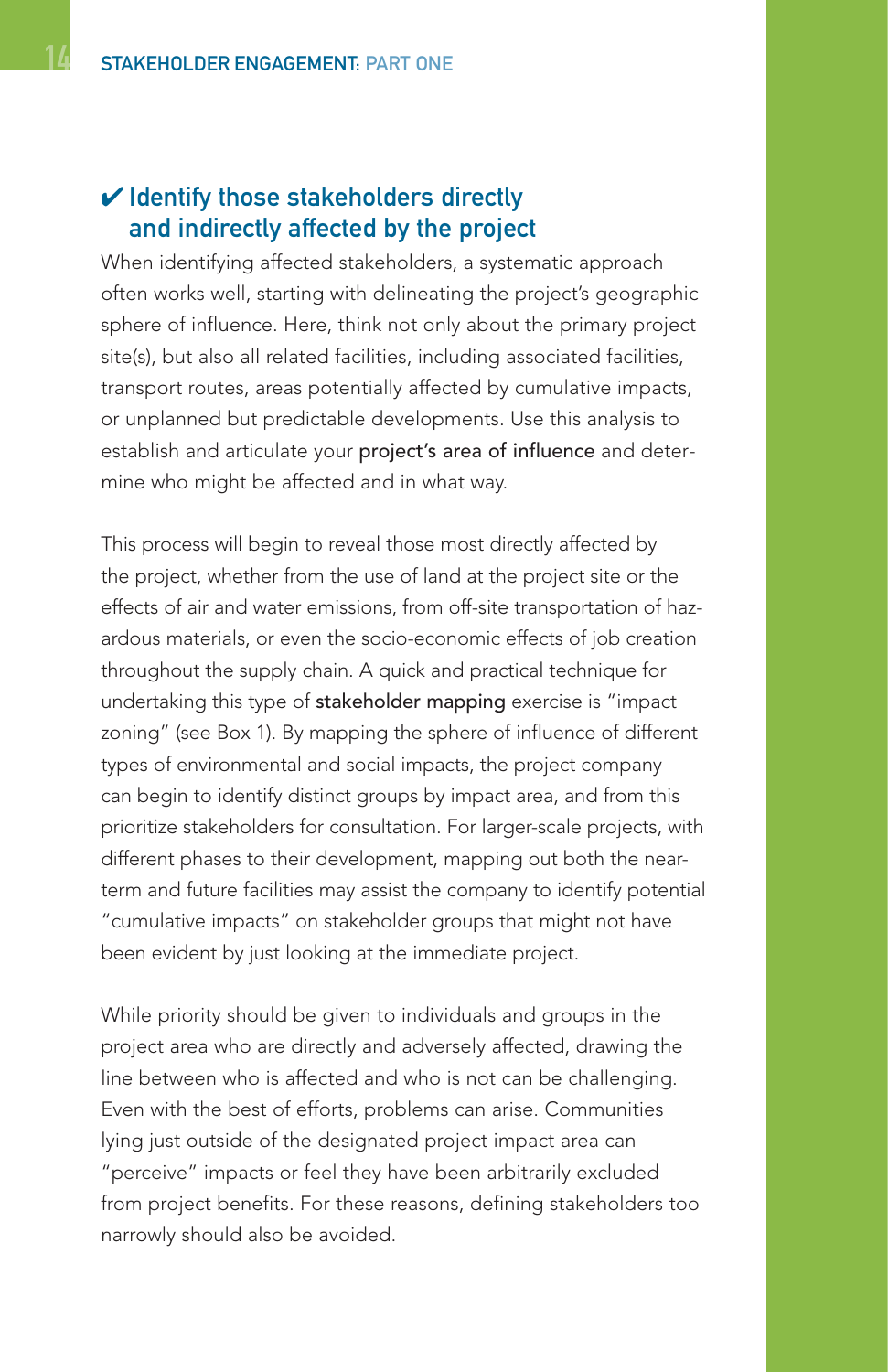#### BOX 1: HOW TO IDENTIFY STAKEHOLDERS THROUGH IMPACT ZONING

- 1. Draw a sketch map of the key design components of the project, both on and off site, that may give rise to local environmental or social impacts (e.g., the project site; ancillary infrastructure such as roads, power lines, and canals; sources of air, water, and land pollution).
- 2. Identify the broad impact zones for each of these components (e.g., the area of land take, air and water pollution receptors, etc.).
- 3. After identifying and mapping broad stakeholder groups, overlay those groups over the impact zones.
- 4. Through consultation with relevant stakeholder representatives, verify which groups are potentially affected by which impacts. This exercise may be performed more efficiently by using aerial photographs.

Source: Doing Better Business Through Effective Consultation and Disclosure, IFC, (1998).

### ✔ Identify those whose "interests" determine them as stakeholders

For some projects, the most vocal opposition may come from stakeholders outside the affected area – in other parts of the country, from other countries altogether, or even from overseas. Underestimating their potential influence on project outcomes may pose risks. It is therefore important to also include in your stakeholder analysis those groups or organizations that are not adversely affected, but whose interests determine them as stakeholders. "Interest-based" analysis and mapping can help clarify the motivations of different actors and the ways in which they might be able to influence the project. For this set of stakeholders, cost-effective solutions (newsletters, websites, targeted public meetings) can establish and maintain open channels of communication. Choosing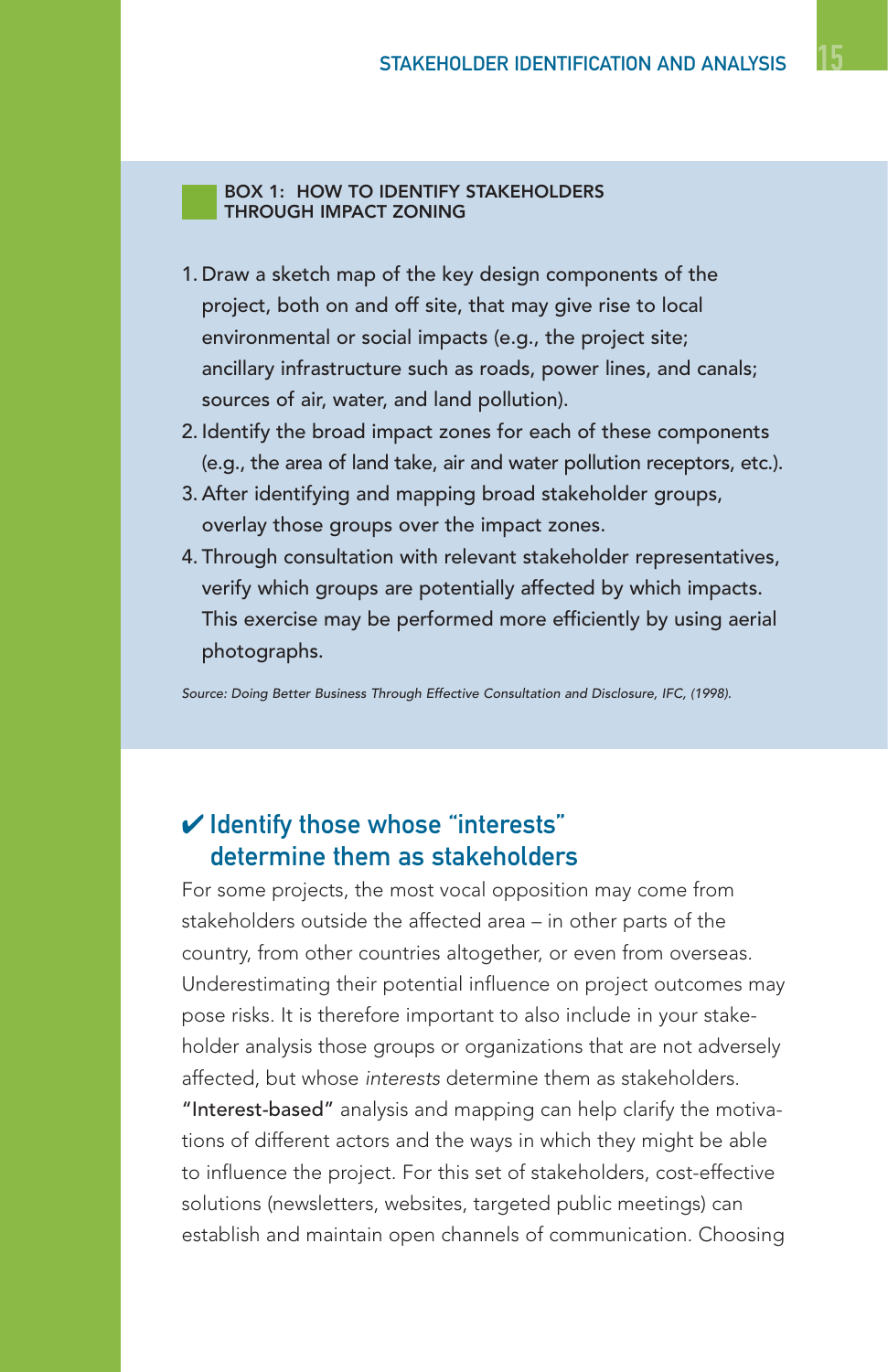not to engage with these parties creates the risk that their issues may get discussed through other outlets such as the media or political process. While this may happen anyway, it is usually better to be proactive in trying to manage such risks by offering opportunities for constructive dialogue.

## It is important to keep in mind that the situation is dynamic and that both stakeholders and their interests might change over time.

#### $\vee$  Be strategic and prioritize

It is not practical, and usually not necessary, to engage with all stakeholder groups with the same level of intensity all of the time. Being strategic and clear as to whom you are engaging with and why, before jumping in, can help save both time and money. This requires prioritizing your stakeholders and, depending on who they are and what interests they might have, figuring out the most appropriate ways to engage. Stakeholder analysis should assist in this prioritization by assessing the significance of the project to each stakeholder group from their perspective, and vice versa. It is important to keep in mind that the situation is dynamic and that both stakeholders and their interests might change over time, in terms of level of relevance to the project and the need to actively engage at various stages. For example, some stakeholders will be more affected by a particular phase of a project, such as construction activities.

When prioritizing, it might be helpful to consider the following:

■ What type of stakeholder engagement is mandated by law or other requirements?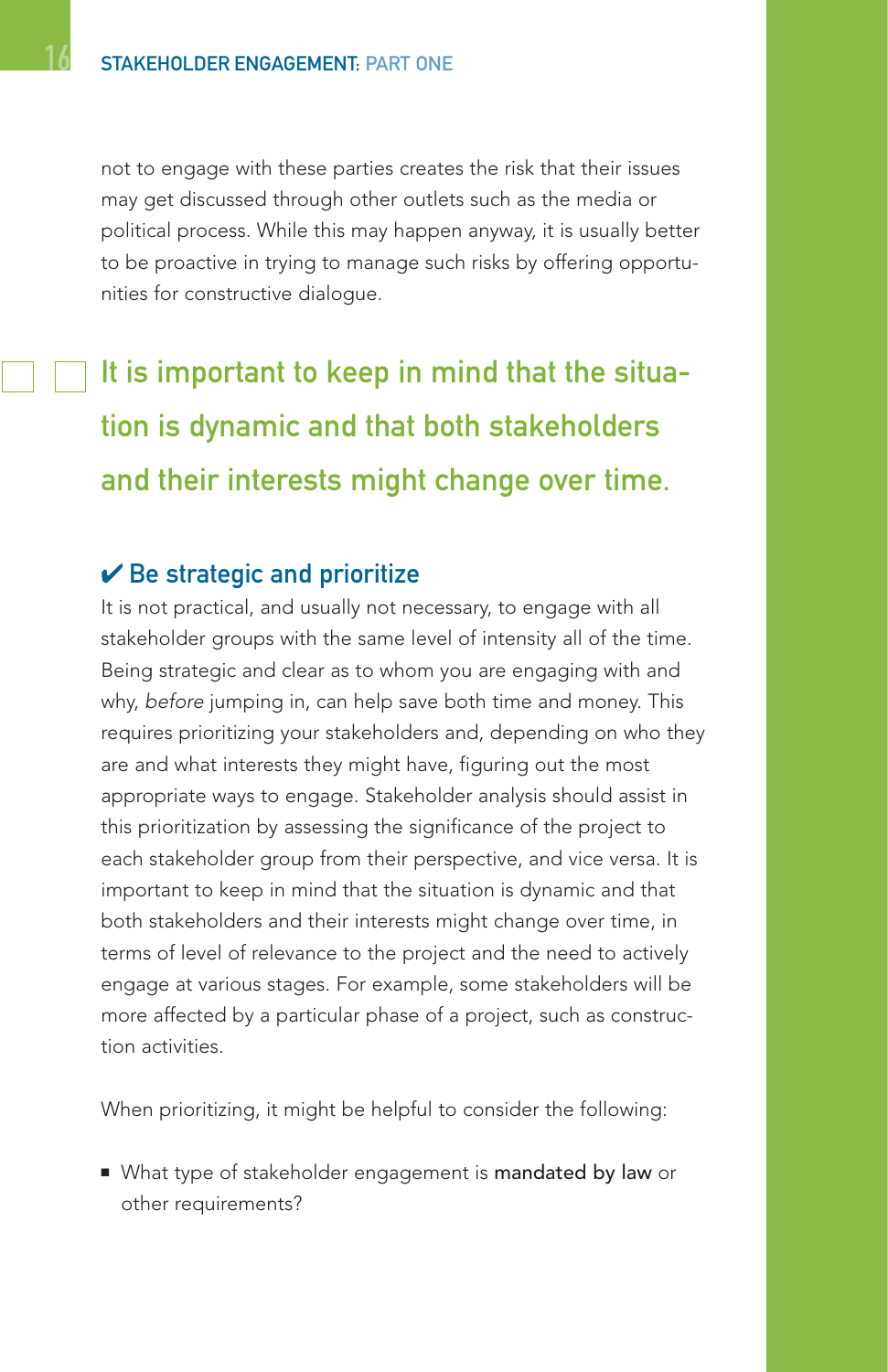#### GLAMIS GOLD: STAKEHOLDER ANALYSIS IN THE MARLIN GOLD MINE PROJECT

 $\bigcap$  takeholder identification and analysis can be a challenging  $\sum$  exercise. It is at times not sufficient to focus only on the communities and other stakeholders that are actually impacted by the project, but also those who may perceive that they are adversely impacted or who consider themselves the representatives of impacted people.

Glamis Gold Ltd. experienced such a situation in the development of the Marlin gold mine, which is located in two municipalities in Guatemala. About 87 percent of the property, including the ore bodies and processing facilities, are located in San Miguel, whose population is more than 95 percent indigenous (Mam). The remaining 13 percent of the property, occupied by the mine's administrative facilities, are located in Sipacapa, whose population is more than 77 percent indigenous (Sipakapense).

Early stakeholder analysis led the company to focus the initial consultation process on the municipality of San Miguel and three small villages where the ore bodies and mine processing facilities would be located. Consultations and community development efforts were less intensive in Sipacapa, because most of the villages were at some distance form the mine and its transportation routes. However, local activist and political interests in Sipacapa linked with national and international NGOs mounted a campaign against the Marlin project with the support of some members of the Catholic Church. The result was that the opposition to the mine was centered in Sipacapa, a municipality only minimally affected by the mine. While independent assessments determined that Sipacapa was not at significant risk for either health effects or surface water pollution, the opposite impression among local residents led them to protest the project and to question the consultation process.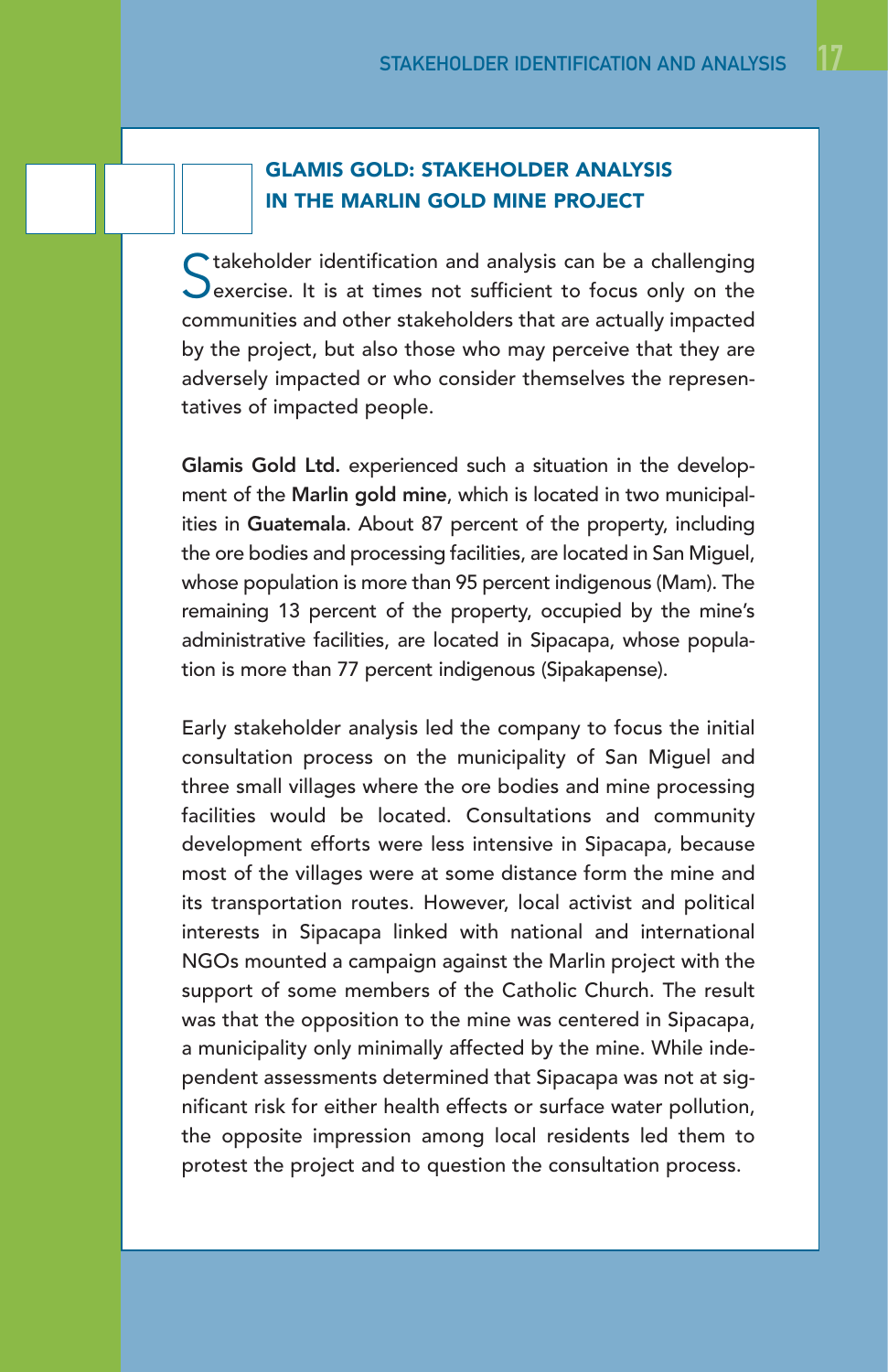- Who will be adversely affected by potential environmental and social impacts in the project's area of influence?
- Who are the most vulnerable among the potentially impacted, and are special engagement efforts necessary?
- At which stage of project development will stakeholders be most affected (e.g. procurement, construction, operations, decommissioning)?
- What are the various interests of project stakeholders and what influence might this have on the project?
- Which stakeholders might help to enhance the project design or reduce project costs?
- Which stakeholders can best assist with the early scoping of issues and impacts?
- Who strongly supports or opposes the changes that the project will bring and why?
- Whose opposition could be detrimental to the success of the project?
- Who is it critical to engage with first, and why?
- What is the optimal sequence of engagement?

#### $\vee$  Refer to past stakeholder information and consultation

Referring to historical stakeholder information related to your project or locality can save time and flag up risks, liabilities, or unresolved issues that can then be prioritized and managed in relation to the different strategic alternatives being considered. If your project is an expansion of a prior investment or operation, possible sources of prior information include existing stakeholder databases; consultation and grievance logs; environmental and social impact assessment studies and consultation processes completed for an earlier phase of the project; annual environmental monitoring reports; and community investment plans of the company, local government, or other businesses in the same locality.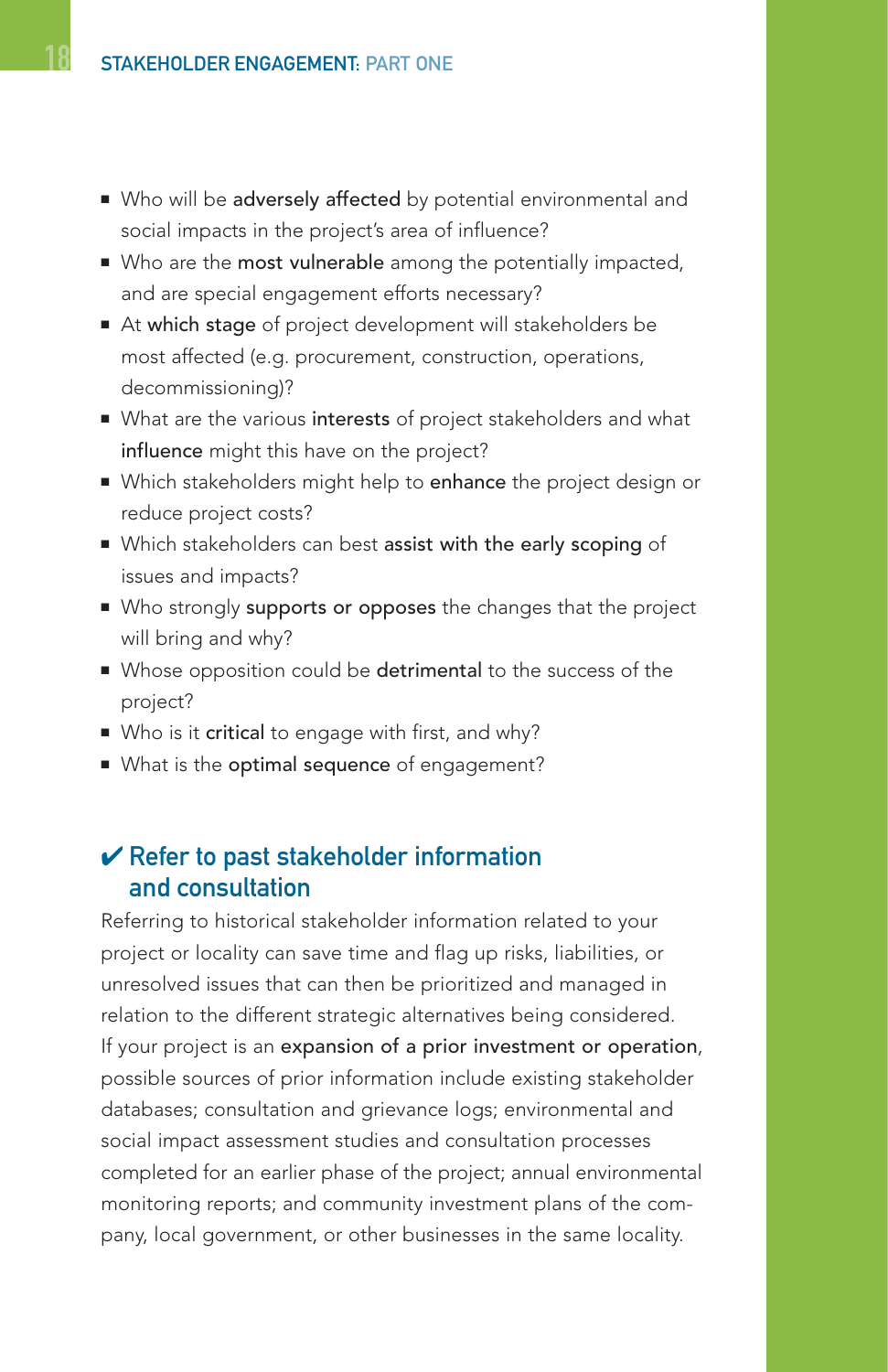For greenfield projects, regulatory authorities and other public sector and international development agencies may have published reports and plans that identify project stakeholders and their interests. If your project will be located in an industrial estate, you may wish to investigate whether the creation of the estate was subject to an environmental impact assessment process or involved stakeholder consultation.

#### $\checkmark$  Develop socio-economic fact sheets with a focus on vulnerable groups

For complex projects likely to impact upon people and the environment over a large geographic area, or affect vulnerable groups, it may be useful to compile socio-economic information for distribution to project staff and external consultants working in the proposed project area. Collecting this type of data in advance can help ensure that any future stakeholder engagement activities are culturally appropriate from the outset, and that the groups most vulnerable or potentially disadvantaged by the proposed project are identified early on. An experienced social scientist familiar with the local area would be needed to develop such fact sheets, which could then be used and expanded throughout subsequent phases of the project.

Descriptions of the social and cultural dimensions of an area may include information on:

- population numbers and mapped locations
- demographic characteristics of the local population
- the status of women, economic livelihoods (permanent, seasonal, migrant labor, unemployment), land tenure, and natural resource control
- social organization and power dynamics
- levels of literacy and health care
- ability to access technical information
- cultural values and perceptions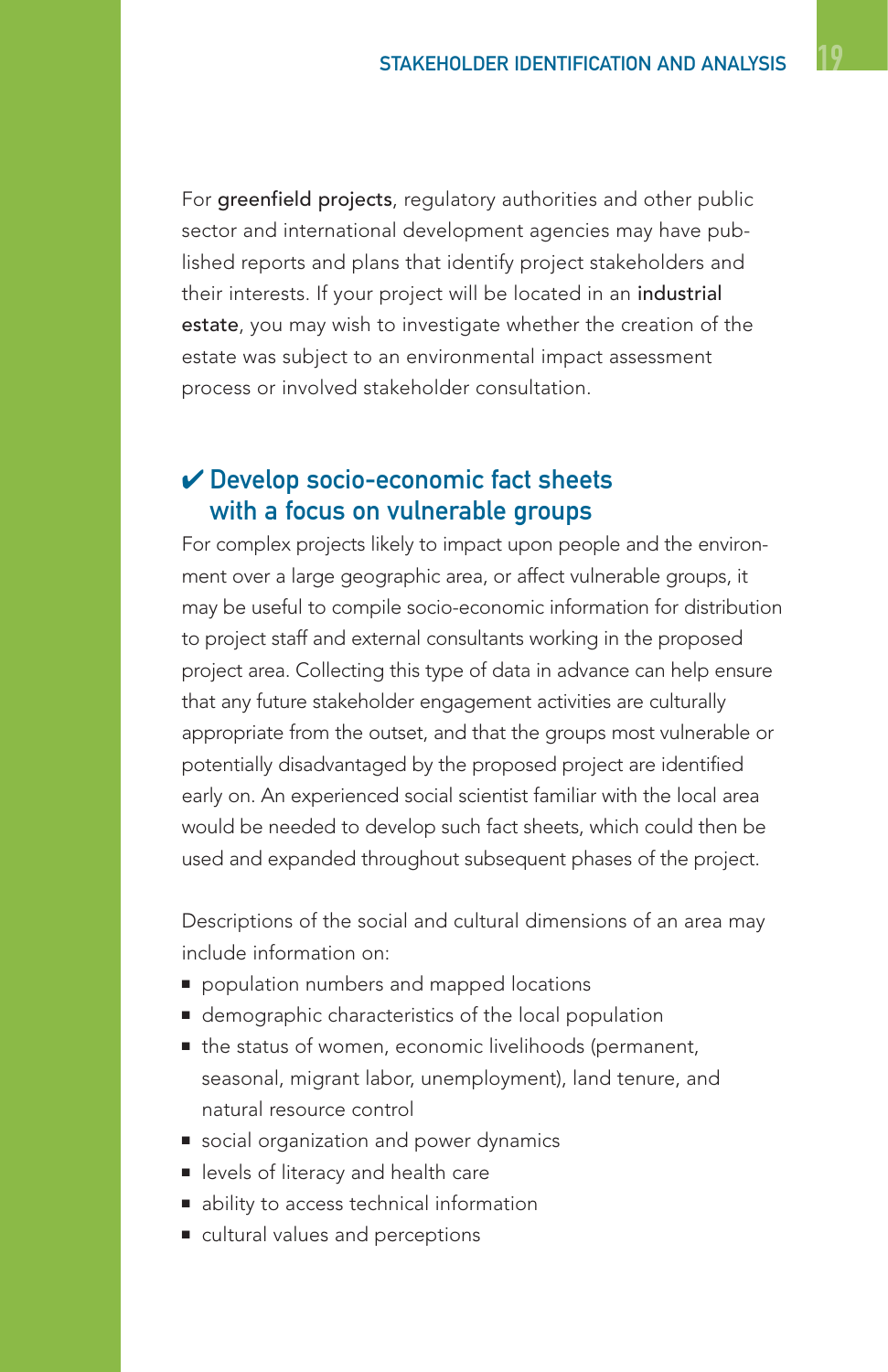For additional guidance, refer to IFC's Good Practice Note, "Addressing the Social Dimensions of Private Sector Projects" which can be downloaded at www.ifc.org/enviro.

#### ✔ Verify stakeholder representatives

Identifying stakeholder representatives and consulting with and through them can be an efficient way to disseminate information to large numbers of stakeholders and receive information from them. When working to determine representatives, however, there are a number of factors worth considering. First, try to ensure that these individuals are indeed true advocates of the views of their constituents, and can be relied upon to faithfully communicate the results of engagement with the project company back to their constituents. One way to do this is to seek verification that the right representatives have been engaged, by talking directly to a sample of project-affected people. Ground-truthing the views of the designated representatives in this way can help highlight any inconsistencies in how stakeholder views are being represented. Legitimate stakeholder representatives could be, but are not limited to:

- elected representatives of regional, local, and village councils
- traditional representatives, such as village headmen or tribal leaders
- leaders (chairmen, directors) of local cooperatives, other community-based organizations, local NGOs, and local women's groups
- politicians and local government officials
- school teachers
- religious leaders

In addition, be aware that the very act of establishing certain people as the "liaison" between the local population and the project confers upon them a certain degree of power and influence. In certain situations, this can be perceived as empowering one group (or set of individuals) relative to another, which can lead to tensions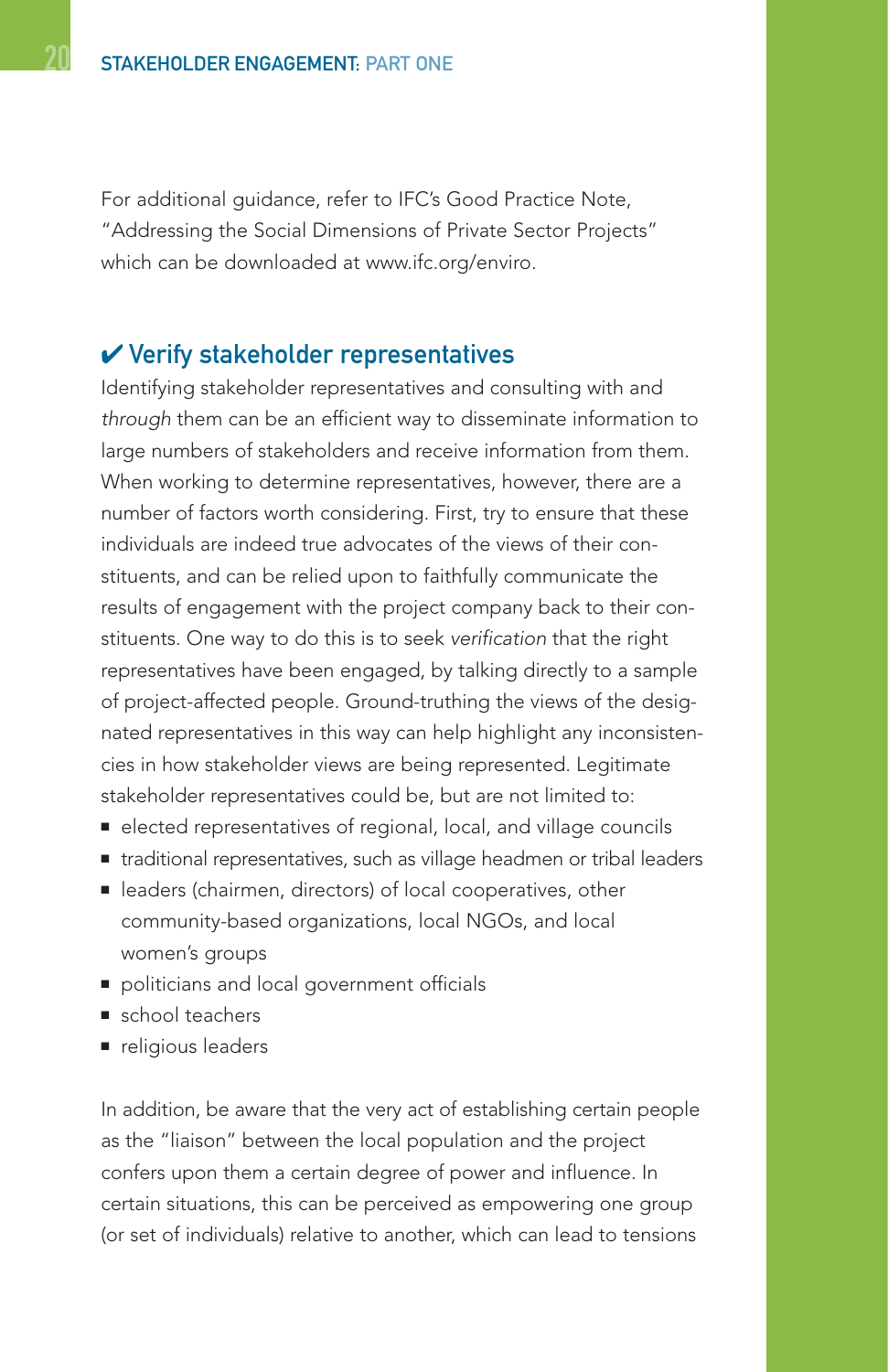#### WESTERN CHINA: CONFIRMING THE LEGITIMACY OF STAKEHOLDER REPRESENTATIVES

In Western China, a junior domestic chemical company devel-<br>oped a facility in an existing industrial plant surrounded by n Western China, a junior domestic chemical company develagricultural and residential land. The company needed to acquire a relatively small portion of agricultural land from a number of local farmers for its solid waste dumping site. Rather than engaging the affected community directly in the process of discussing land acquisition and compensation issues, the company decided to work instead through a few village council members in determining and dispensing compensation.

In this case, the council members the company chose did not truly represent the affected community. Without a broader means of consultation and verification, transparency surrounding the process of payments was very limited. The end result was that the compensation payments did not reach the affected people and the company found their access to the dumping site blocked by angry villagers demanding the outstanding compensation money for their losses. The situation proved to be a costly learning experience for the company both in terms of damaged stakeholder relations and having to make compensation payments twice.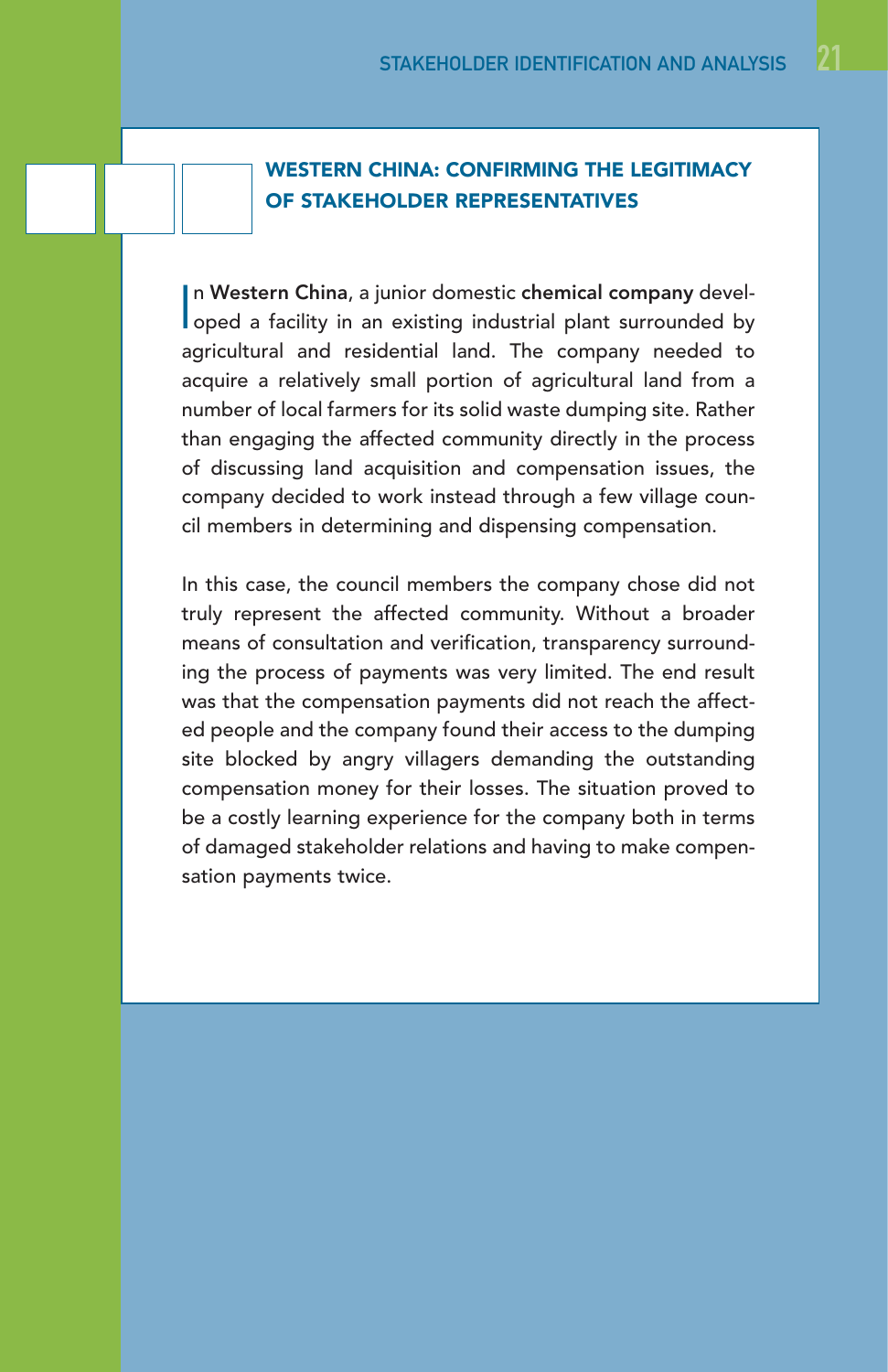or conflict. In other cases, it can expose these individuals to new pressures from their peers and other community members. The process can also be subject to manipulation by those seeking to capture benefits or influence outcomes to serve their own interests. Again, broadening channels of communication, using direct verification from time to time, and not being overly reliant on a single source for intermediation can help with transparency and accountability.

### $V$  Engage with stakeholders in their own communities

In general, companies that choose a venue where stakeholders feel more comfortable - most likely at a location within the community – tend to have more productive engagement processes, for the following reasons:<sup>1</sup>

- It lends transparency to the process. Community members can witness the process and stay informed about what is being discussed on their behalf, and what has been agreed at the close of consultation or negotiations.
- It increases accountability of local leaders. Community members will know what they are entitled to demand, and they will be able to monitor its delivery and avoid corruption.
- It sends the message that companies value the input of communities enough to travel there and spend time there.
- It contributes to community members' feeling of **ownership** over the engagement process. Community members say that the opportunity to have input into public meetings gives them a sense of having a role in the outcome of decisions.
- Finally, it allows community members to identify their own representatives, preventing illegitimate representatives from claiming that they speak for communities.

Adapted from "Stakeholder Consultation Issue Paper," Corporate Engagement Project (November 2004). www.cdainc.com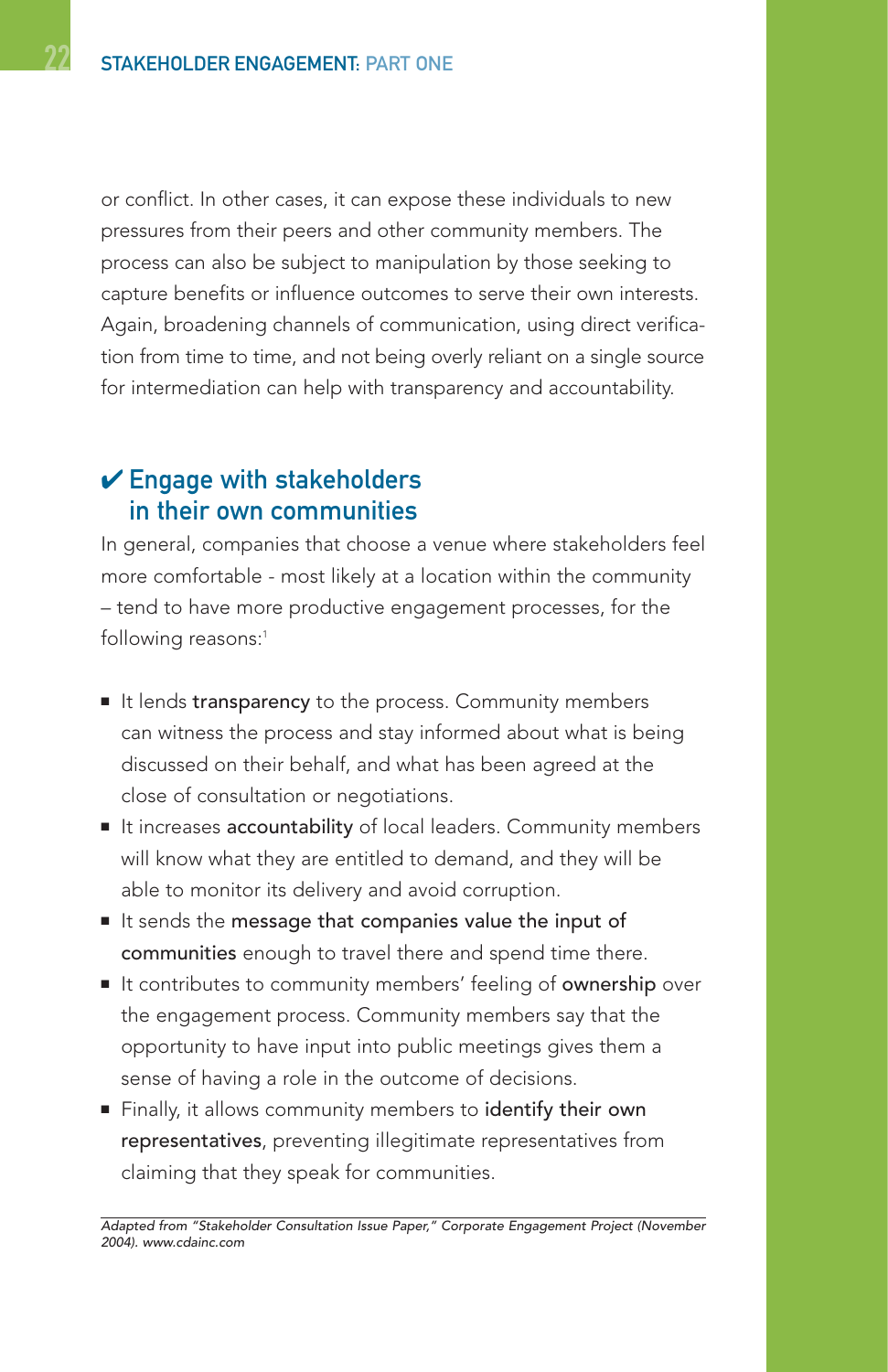#### $\vee$  Remember that government is a key stakeholder

There are many important reasons to establish and maintain good working relationships with governmental authorities at different levels, and to keep them informed of the project's activities and anticipated impacts. Government support can be critical to the success of a project, and routine engagement with various regulatory and public service authorities is often required as part of doing business. On a practical level, local government authorities may have long-established relationships with project-affected communities and other local and national stakeholder groups, and as such can play a role in convening and facilitating discussions between the project and stakeholder representatives. Local government can also partner with private companies in many respects, for example, in providing services, communicating information to the local population, or integrating local development plans with the operational needs of the project.

Keeping track of government-led consultation with stakeholders on issues related to your project is highly recommended. Such consultation may be required as part of regional economic planning, environmental permitting or exploration licensing, compensation for land and assets, or the design and management of infrastructure. It is important for your company to be aware of these consultations as they might have implications for future stakeholder relations. For example, if the quality or extent of consultations carried out by government turns out to be inadequate, it may give rise to grievances, or pose risks that a private company will later need to manage. These include raising false expectations or creating misperceptions about the project. More seriously, if consultations are a legal obligation of government prior to the granting of licenses or concessions, for example, failure to meet such obligations may jeopardize your company's operating license.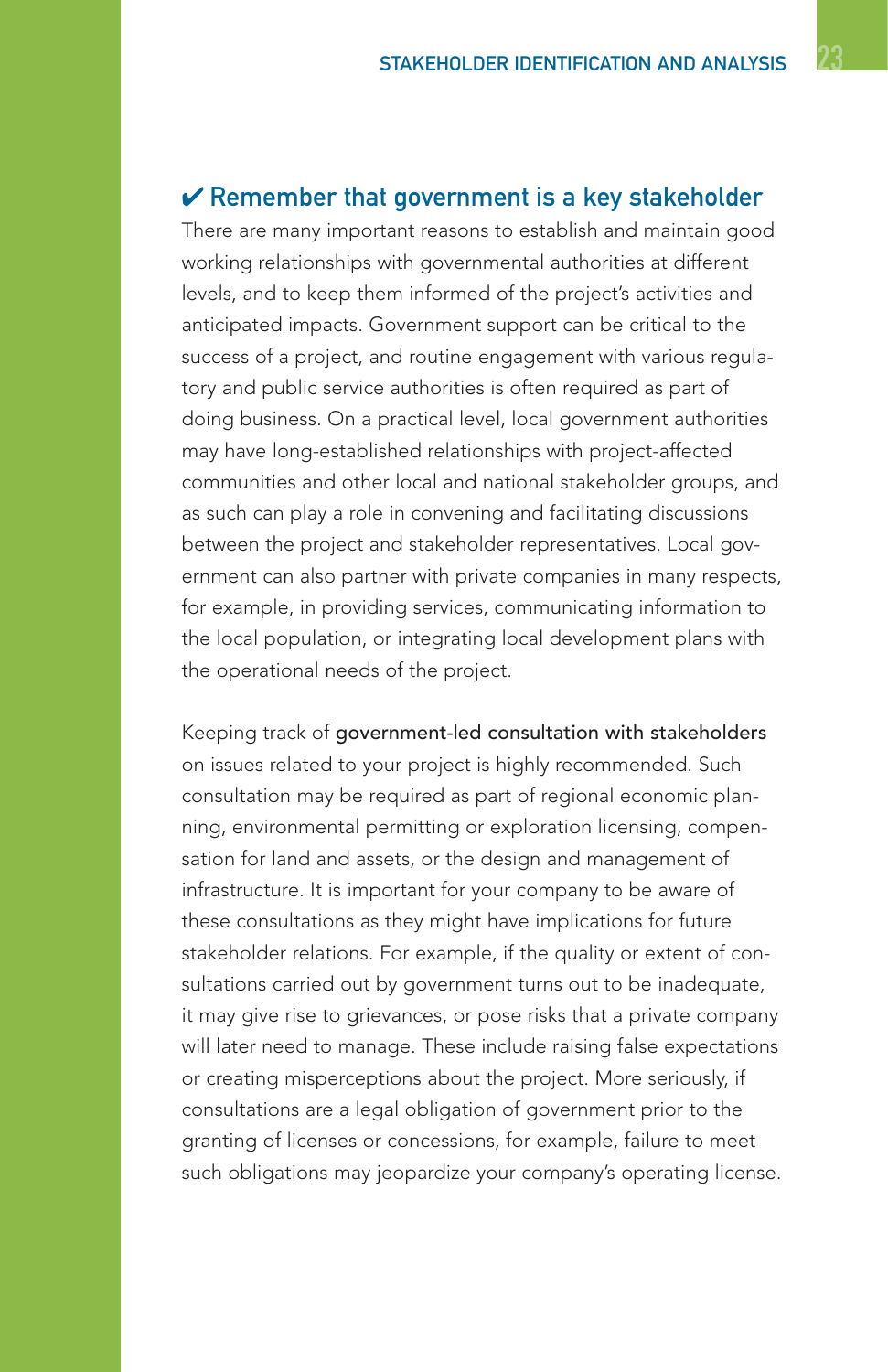Therefore, where there are questions around the government's consultation process or unresolved stakeholder issues, it is in your company's interest to try to find out the nature of such concerns and, to the extent feasible, take actions to address the situation.

#### $\boldsymbol{\nu}$  Work with representative and accountable NGOs and community-based organizations

Non-governmental organizations (NGOs) and community-based organizations (CBOs), particularly those who represent communities directly affected by a project, can be important stakeholders for companies to identify and engage on a proactive basis. NGOs may have expertise valuable to effective stakeholder engagement. For example, they can be sources of local knowledge, sounding boards for project design and mitigation, conduits for consulting with sensitive groups, and partners in planning, implementing and monitoring various project-related programs. However, it is important to carry out initial research regarding the local power dynamics and existence of special interest groups to ensure that any intermediary organizations, such as NGOs, are truly representative of and accountable to the community interests they claim to support and represent. If there is NGO opposition to your project, engaging early to try and understand the concerns or critiques being raised can offer an opportunity to manage these issues before they escalate or find another outlet for expression.



Two views of what constitutes a "community." Source: Rifkin, 1980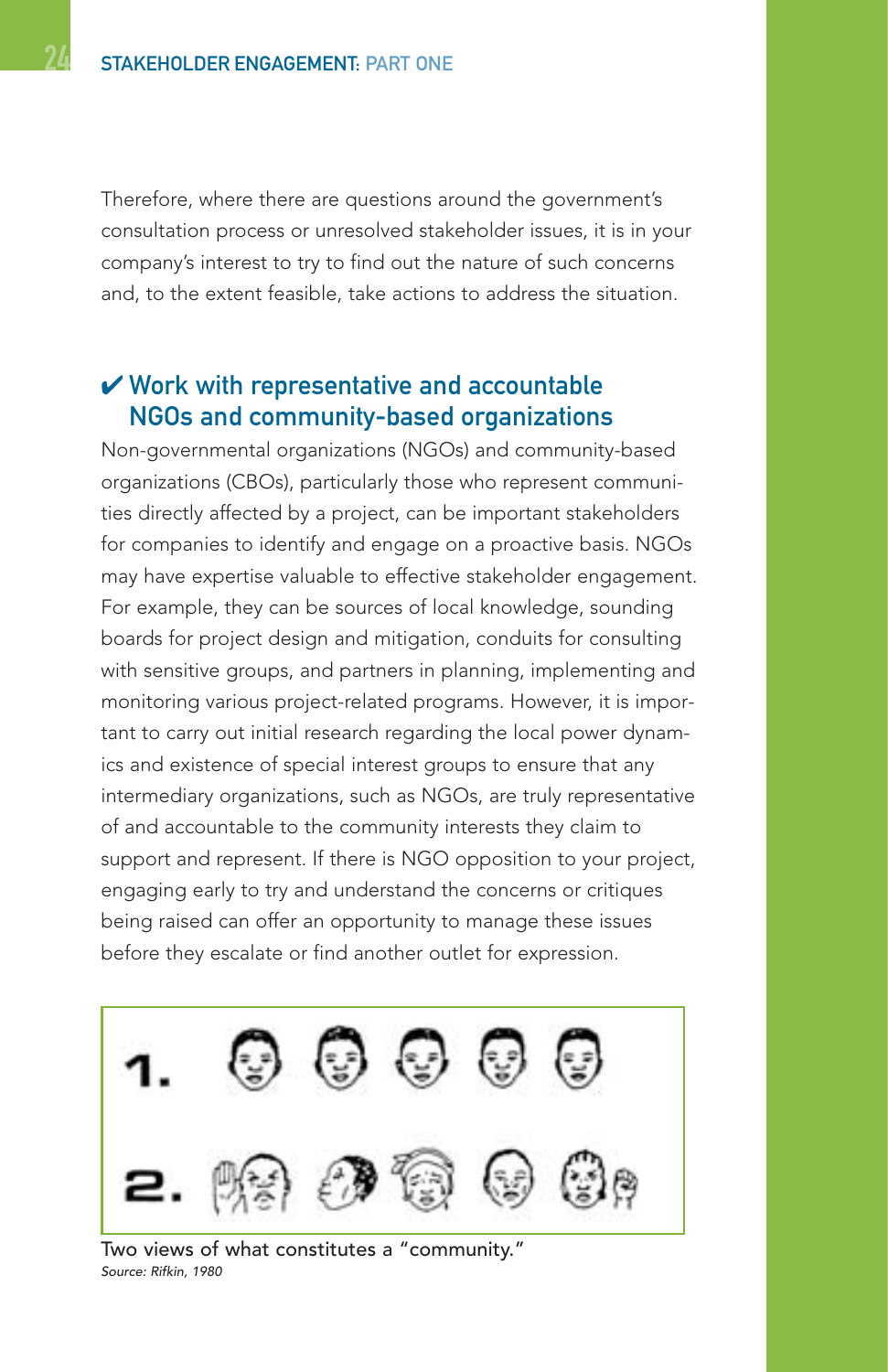#### GUATEMALA: STAKEHOLDER ENGAGEMENT AT A NATIONAL LEVEL – THE ROLE OF GOVERNMENT

 $\bigcup$  hen stakeholder engagement is required on a national rather than local level, it may be more appropriate for the government rather than a private company to convene and facilitate the public debate. This was the case for Glamis Gold's Marlin project in Guatemala. Public reactions to the first gold mine operation in Guatemala sparked a national debate on the development impact of the mining sector and the contribution of foreign investors to the national and local economy.

In order to manage public expectations and create a forum to facilitate the dialogue among key stakeholders, the government called for the formation of a high-level commission that would mediate conflicts emerging from the implementation of the Marlin project and propose changes to the mining law. The commission was asked to take into considerations issues that were brought to the public's attention by national and international NGOs as well as the Catholic Church.

Members of the commission included government, Catholic Church representatives, an environmental NGO, and university representatives. The commission enabled the company to have a formal forum where they could interact with key stakeholders and helped defuse the tension surrounding the mining debate. In August 2005, the commission produced a report that included guidelines for the reform of the mining law. Based on this report, the Guatemalan Parliament is currently debating new legislation.